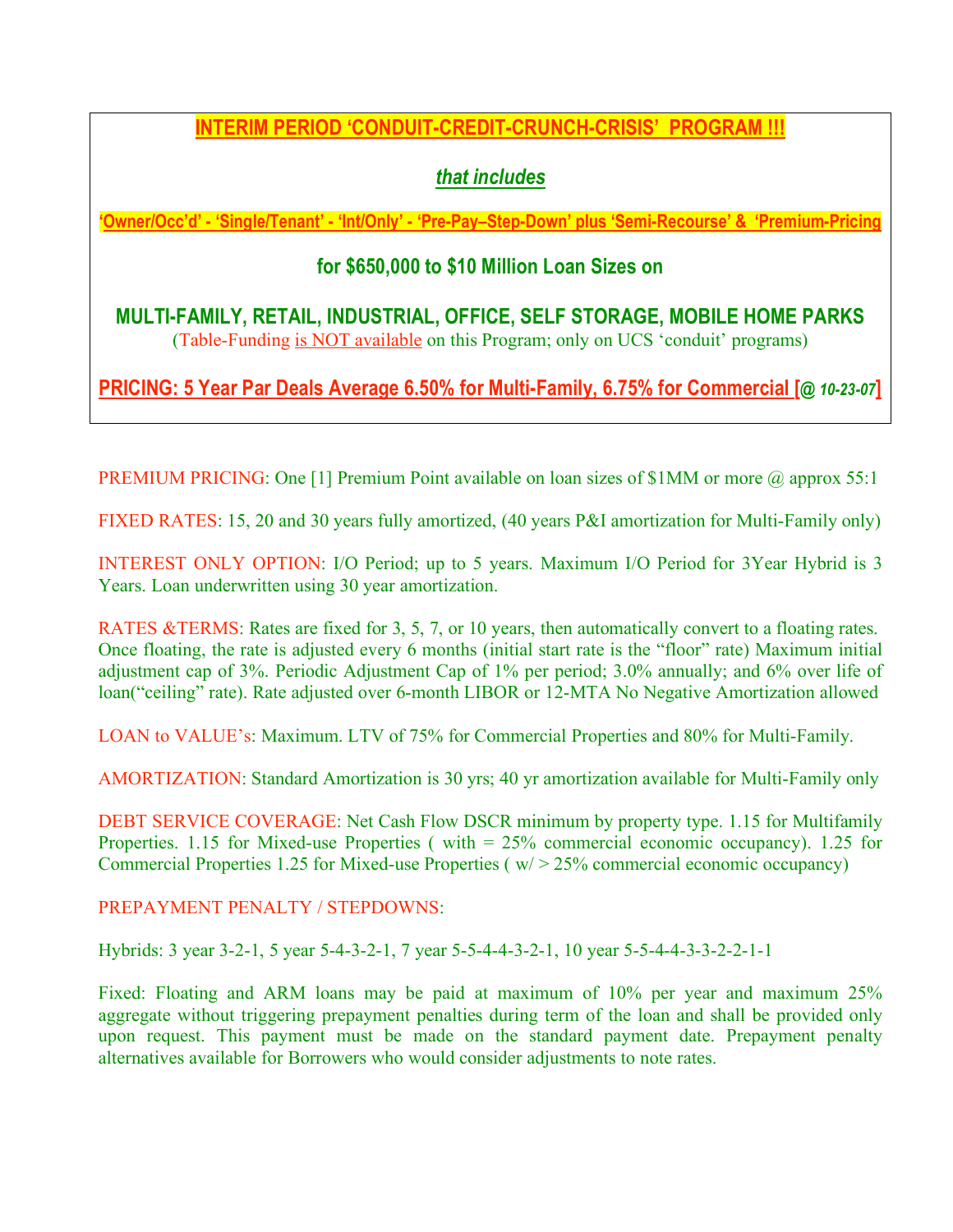### **SEMI-RECOURSE & FULL RECOURSE**

*This Program is primarily a Full-Recourse Program. However, a 25% Semi-Recourses is available if the loan conditions warrant. Warranted characteristics include[ but are not limited to] property condition, credit score, market liquidity, sponsor strength & experience, leverage, debt service, market/sub-market, and location.*

ASSUMABILITY: Loan assumptions may be available with the lender's approval and are subject to a 1% assumption fee and all other lender expenses.

LENDING LOCATIONS & POPULATIONS: Nationwide; Urban/Suburban areas with a minimum 20,000 populations within the sub-market for multifamily and commercial property types are eligible.

SUBORDINATE FINANCING: Not Allowed

# **ELIGIBLE PROPERTY TYPES**

(1) Office, (2) Retail, (3) Light-Industrial/Warehouse-Flex (without a heavy manufacturing component)

*Heavy Manufacturing/Industrial is generally described as (but not ltd to): manufacturing that utilizes heavy machinery including but not ltd to overhead cranes, conveyor belt systems, specialized fabrication machines, automated production* machines, built in commercial ovens, built in freezers and refrigeration greater than 1,000 sq. ft., large storage tanks/pools, or any unique tenant improvements that will be costly to remove thereby limiting the liquidity of property.

(4) Multi-Family[O/O *allowed*](5)Self Storage(6)Mixed-Use(priced as comml if 25% or more is comml)

(7) Mobile Home Parks: \*Loan size of \$1,000,000 or greater. Minimum 3 Star Park with paved streets, park amenities, concrete pads, axels removed, and skirted. No more than 20% owned units allowed and up to 50% of owned unit income may be used, and no value will be attributed to owned units. Additionally, aggregate ancillary income shall not exceed 20% of the total Effective Gross Income (EGI) and 3 years historical operating and income statements shall be provided reflecting the subject income flow and an upward income trend. All parks shall be appraised by a well-qualified appraiser with specific and comprehensive experience in mobile home park valuation.

8) Other Property Types: Some 'Special Use Tenants / Properties' considered on multi-tenant properties where the tenant (1 or more) or use is at 20% or less occupancy (NRSF) and 40% aggregate (NRSF).

# **INELIGIBLE PROPERTY TYPES & USAGE**

Tier I: Laundry, Adult Entertainment/Specialty, Car Washes, Health Spa/Clubs, Restaurant/Bar/ Liquor Stores, Bowling Alleys, Theaters, Churches, Educational Facility/Schools.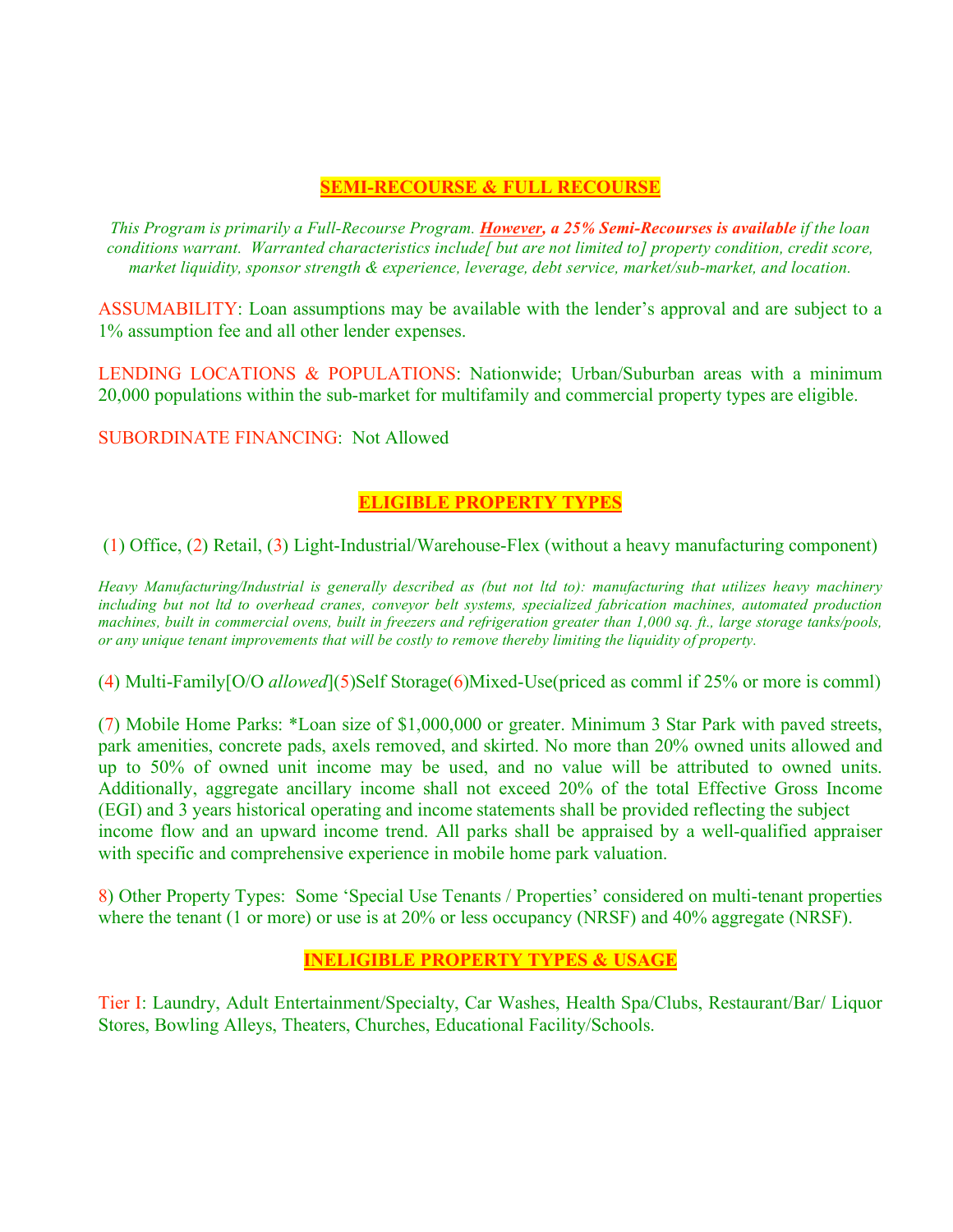\*Dry Cleaning (on-site) and General Automotive Service Related Properties (excluding current and former gas stations and any property with belowground storage tanks or identified in any other section as ineligible) shall require a clear Phase I and/or environmental insurance by an acceptable carrier and sufficient coverage as solely determined by UCS.

Tier II : Hospitals, Assisted Care/Nursing Homes, Medical Specialty, Assisted Living Homes, Bed and Breakfast/Inns, Rooming/Boarding Houses, Sorority/Fraternity Houses, Camp Grounds, Heavy Industrial / Manufacturing, Gas Stations (or former), Funeral Homes / Mortuary / Cemetery, Automotive Sales Lots, Fractured Condominiums, Vacant or Unimproved Lots.

### **GENERAL UNDERWRITING GUIDELINES & PROPERTY REQUIREMENTS**

MINIMUM OCCUPANCY: Generally 80.0% on MFR, Mixed-use and CRE unless other credit factors warrant consideration provided minimum DSCR is met

STABILIZATION: Property should stabilized at time of funding (80.0% or more occupancy for 90 days) unless other credit factors warrant consideration provided minimum DSCR is met 1

SEASONING: Refinance and cash out refinance owned less than 18 months will be subject to the following criteria: loan amount (LTV) will be based on the lower of purchase price or appraised value. However, properties purchased and improved will be considered based on a maximum of 85% LTC of purchase price + verifiable improvements, but in no case exceeding standard appraised LTV maximum.

SELLER CONTRIBUTIONS: Closing costs, discount points and prepaid fees. Interested parties may include the seller, builder, developer, broker and real estate agent. Cumulative contributions are limited to a maximum percentage (Based on the lesser of sales price or appraised value) of 1% from the Seller regardless of LTV. Any contributions exceeding 1% will be at underwriter's discretion and shall not exceed 2% (all inclusive) under any circumstances.

Sales Concession or Property Inducement (Seller's Credits) Contributions other than the financing incentives described above or from a party that is not a part of the transaction will be considered a sales concession or property inducement. The cost of any sales concession or property inducement will be deducted from the purchase price to determine an adjusted LTV.

**PROPERTY CONDITION:** Average or better as described in the appraisal  $\&$  property condition reports

REMAINING ECONOMIC LIFE: The appraiser's development of the remaining economic life (REL) will be analyzed. UCS will generally require an economic life expectancy that equals or exceeds the loan maturity and the amortization term.

SECURITY: First lien only, plus UCC on FF&E may be required.

GROUND LEASES: must subordinate and have a term that is 15 years longer than the lien period.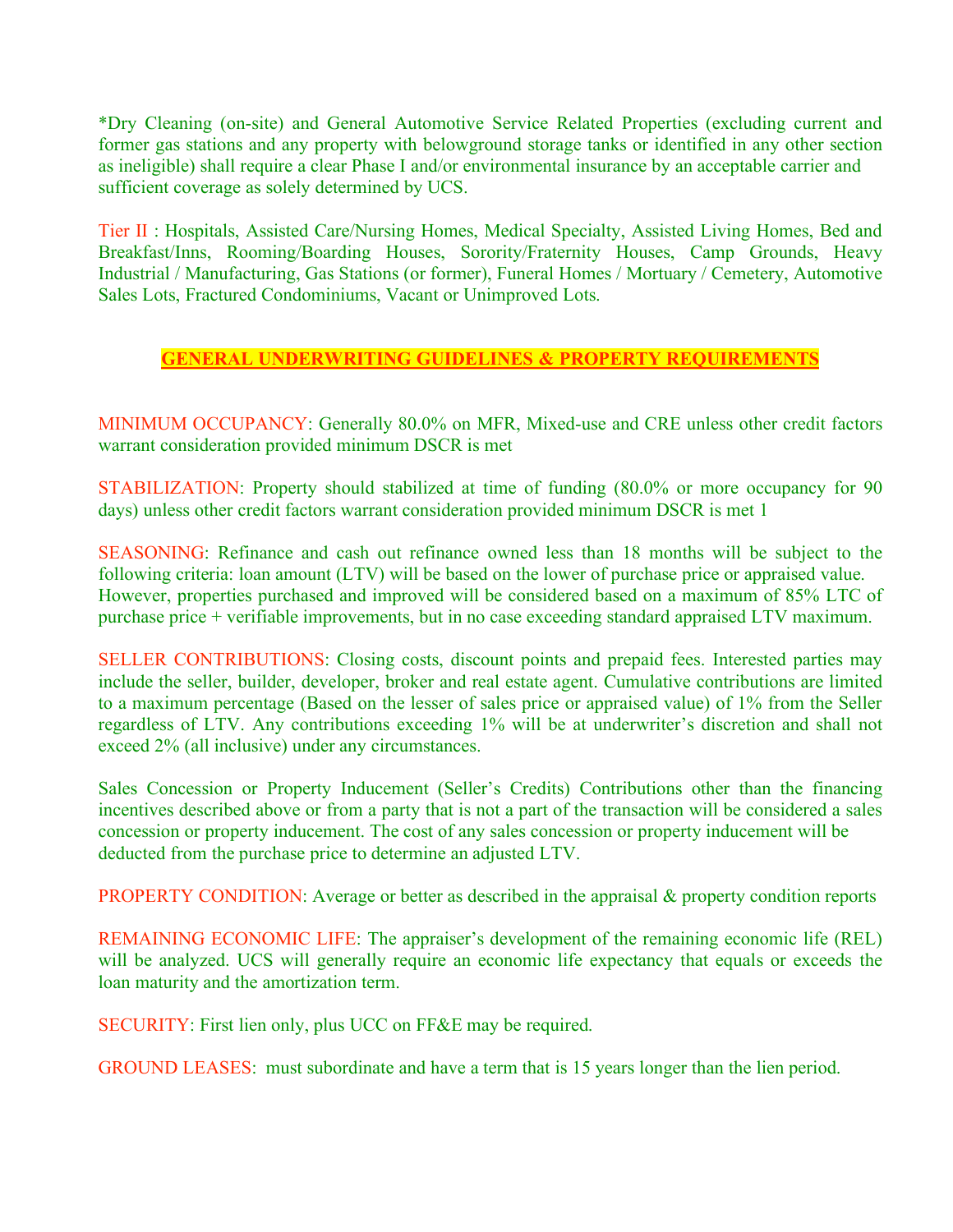TENANT ESTOPPELS: SUBORDINATION, NON-DISTURBANCE ATTORNMENT: Notarized Tenant Estoppels: may be required based on loan size, tenant mix, and occupancy percentage or as required by underwriting. Generally required on commercial tenants with 15% occupancy or greater. May be utilized in place of SNDA on deals under \$2,500,000. Notarized SNDA: may be required when a tenant occupies 20% or more of space on larger loans, single tenants as specifically required by UCS.

MASTER LEASES: Master Leases considered as follows: Property is new construction, less than 12 months since completion, seller/developer personally guarantees lease, leasing market is positive, and master lease term shall not exceed a 12 month term or is 20% or less of Net Rentable Sq. Ft. Income.

## **OWNER OCCUPIED**

Prefer 12,000 Sq. Ft or less for Retail & Office and 20,000 Sq. Ft. or less for Lt. Industrial-Warehouse-Flex. Owner Occupied defined as owner occupying 50% or more of the building space.

Appraisal: required based on arms length market rents. Owner Occupied will be valued as investor properties using the lesser of contract rent or market rent and related expenses.

DSCR: will be calculated using business cash flow and third party tenant/property cash flow if applicable Standard add backs for depreciation, amortization, previous rent (if purchase) will be utilized to figure normalized cash flow.

Minimum DSCR: 1.25:1 Minimum time in business-3 years.

Cash Flow: generally should be on an upward trend for the last three years

Owner User: required to execute a lease, acceptable to UCS.

#### **SINGLE TENANT**

Prefer 12,000 Sq. Ft or less for Retail and Office and 20,000 Sq. Ft. or less for Lt. Industrial-Warehouse-Flex. Franchise Restaurants are allowed, however underwriter pre-review is required prior to Conditional Approval Letter.

Credit Tenant / Corporate owned Restaurants are allowed, however underwriter pre-review is required prior to Conditional Approval Letter. Preferable 3 years with a minimum 2 year financials and interim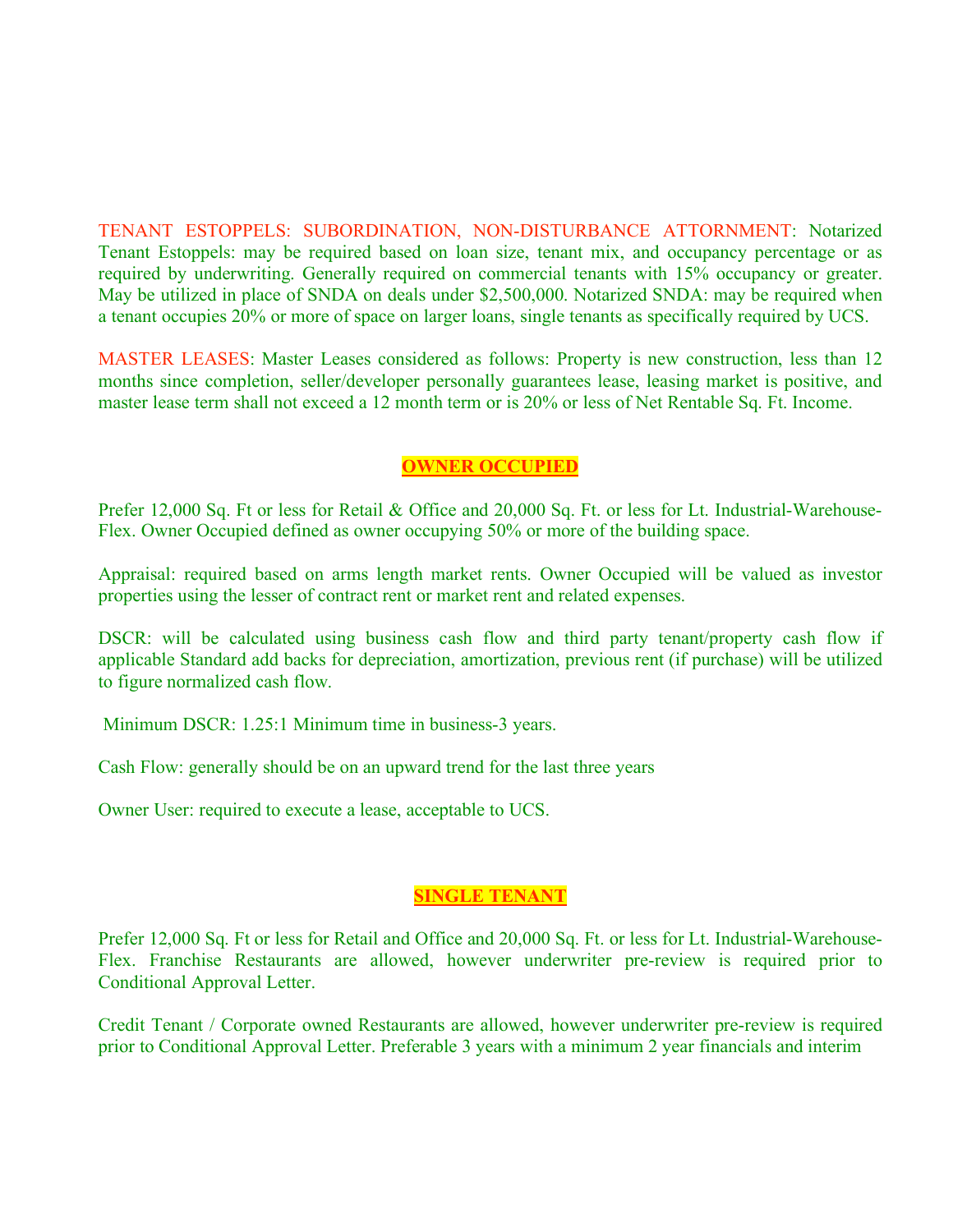statement for tenant unless credit rated B+ and greater or other credit factors warrant waiving. Other credit factors may include: strength of sponsor, LTV, number of tenant locations, tenant's time in business, and properties market liquidity.

# **BORROWER AND PRINCIPAL ELIGIBILITY REQUIREMENTS**

Individuals; US Citizens & Legal Foreign National ok. Corps; LLC's, LLP's, Partnerships; Closely Held-Tenant-In-Common(other than syndicated structures)ok.Co-Op's & Non-Profit Corps not allowed.

BORROWER AFFILIATES: Leases with the Borrower or an affiliate as the tenant at 50% occupancy or greater will be underwritten as Owner Occupied: If the borrower or an affiliate occupy less than 50% the following will be required: no early termination option allowed and the lease must be personally guaranteed by an acceptable person or entity. Any tenant related to the borrower, a principal or a guarantor is considered an "owner" for the purpose of this limitation. If there is no lease in place, then property cash flows shall be underwritten to market for lease rates, expenses, vacancy, time to lease, etc.

LIQUID ASSETS: Generally liquid assets shall be equal to six (6) months of debt service.

DEED IN LIEU, FORECLOSURES OR BANKRUPTCIES: None allowed within last five [5] years.

PENDING LITIGATION: Negligible litigation may be considered on a case-by-case. Properties with material/substantial litigation will not be considered (determined at the sole-discretion of UCS)

MINIMUM FICO SCORES: Generally 660. UCS will require a Credit Report that contains three (3) credit scores. Any borrower with a credit score less than 660 will only be considered with acceptable compensating factors. UCS will use credit scores as a tool for judging credit & bankruptcy risk. However, UCS will not make a credit approval/disapproval underwriting decision based solely on scores

CREDIT AND BACKGROUND REPORTS: Required on all borrowers and principals. Any person or entity owning 25% or more of the borrower is considered a principal. Prior 2 years tax returns required.

BORROWER DISCLOSURE: Applications will be declined if undisclosed bankruptcy, litigation, or felony criminal convictions are discovered subsequent to the submission of the application and any information provided on the application is false or found to be false.

### **THIRD PARTIES REPORTS**

APPRAISAL: Short-form appraisal report: FHLMC 71 A/B or Complete Summary Narrative for multifamily up to \$5,000,000. Full narrative required for multifamily loans over \$5MM. All Mobile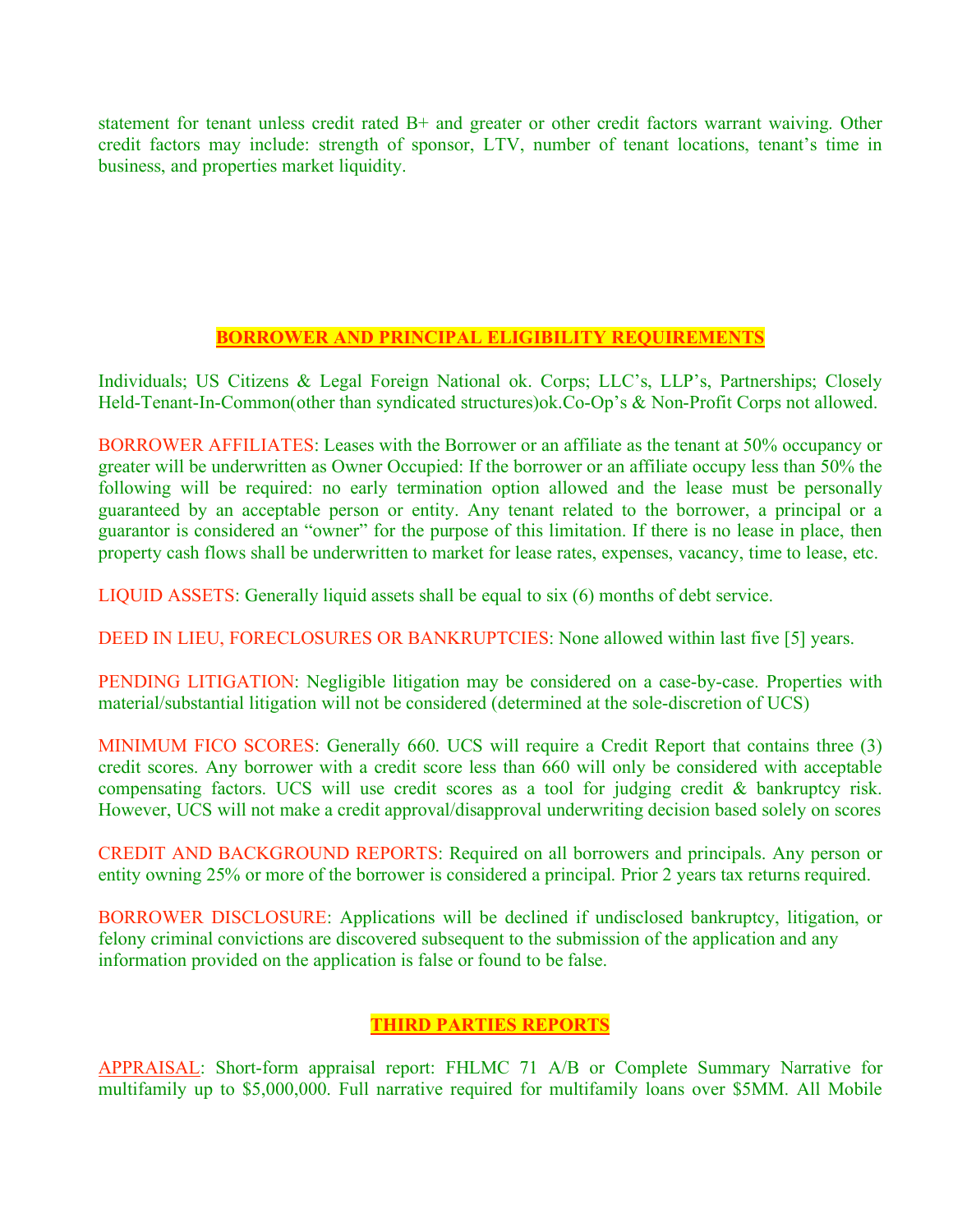Home Parks shall be a Complete Summary Narrative and performed by a well-qualified appraiser with specific and comprehensive experience in mobile home park valuation. Uniform Commercial and Industrial Appraisal Report UCIAR-EP/SP for commercial properties or a Complete Summary Narrative required for loan up to \$2,5MM Full narrative required for commercial loans over \$2,5MM.

ENVIRONMENTAL: A desktop environmental database search, unless previous/existing occupation by users of known contaminants/hazardous substances, environmental database search reveals environmental issues, in which case a Phase I is required, or as specifically required by underwriting.

PHYSICAL CONDITION: Condition Report may be required on properties <\$5MM and will be required on properties >\$5MM. Short-form appraisal will include evaluation of the property condition.

ZONING & SEISMIC: Zoning Letter not required. Seismic Report (PML) required for >\$7.5MM loans.

# **ESCROWS AND RESERVES**

ESCROWS: Property taxes and property casualty and liability insurance will not normally be required.

REPLACEMENT RESERVES: Reserves for replacement, capital expenditures, deferred maintenance, tenant improvement and leasing commissions shall be included in property's operating expense.

For Multifamily: starts with \$250 per unit per annum. HAP, subsidized and student housing will typically have a higher reserve and will be adjusted up or down based on appraiser's comments and subject to underwriter review.

For Commercial: Office, Industrial, Retail and Self Storage will range between 1% to 2% of the Effective Gross Income (GRI) and may be adjusted up or down based on property type, tenancy characteristics or appraiser's comments, subject to underwriter review.

### **REPAIRS**

UCS may require property repairs pre-funding. Any potential health and/or safety issues must be corrected prior to any loan funding. Hold backs are not allowed

**REQUIRED DATA / INFO FOR UNDERWRITING**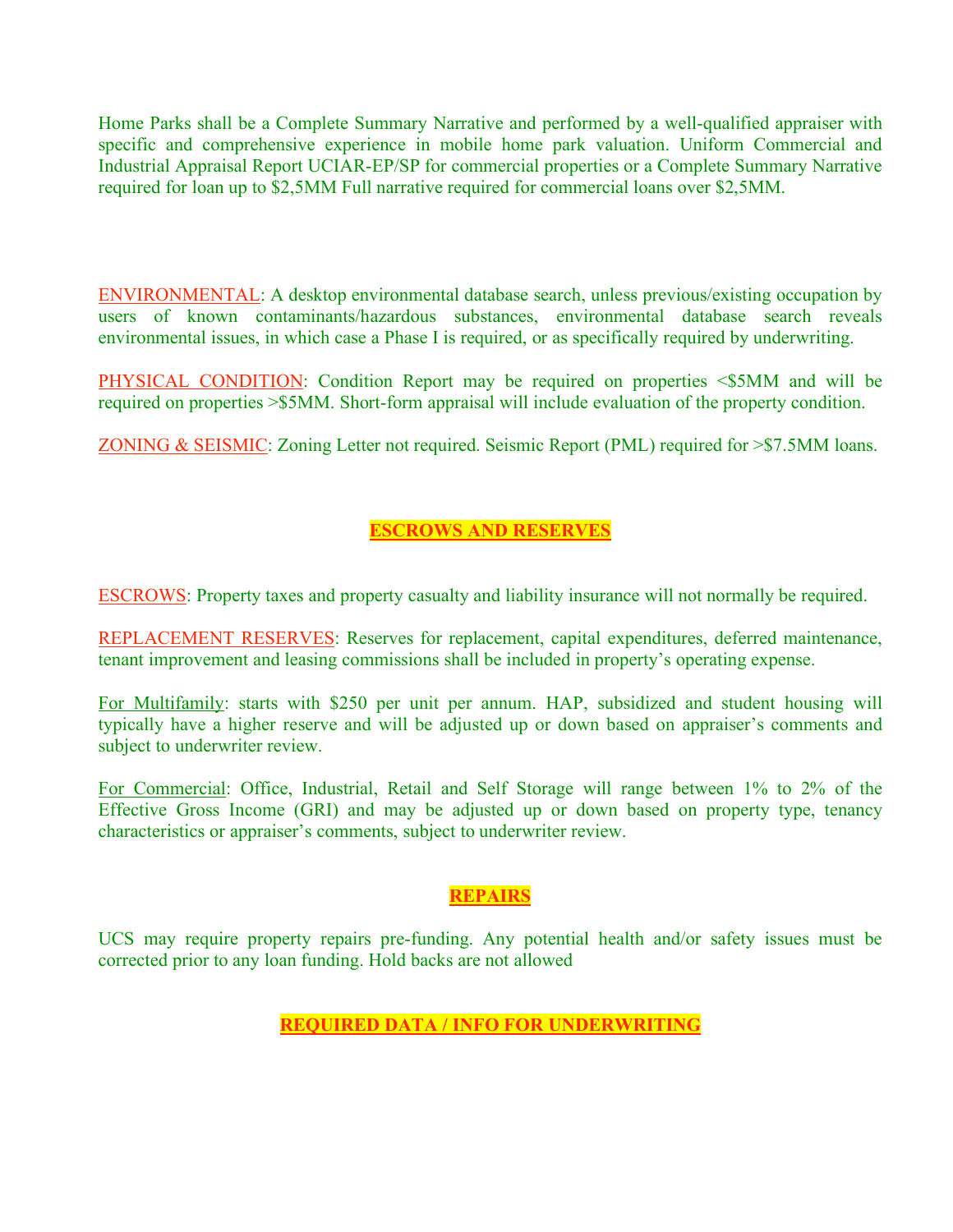HISTORICAL OPERATING STATEMENTS: Borrower will be required to provide two (2) years historical and year-to-date operating statements. Historical operating statement requirement waived for newly constructed properties and projected and appraised expense loads will be used. Projected operating statements acceptable for acquisitions if borrower unable to secure historical(s) from seller. Appraisal will also be used to determine projected expense load. Personal tax returns are not generally required. However, schedule E for two (2) years may be requested for refinance transactions.

CAPITAL EXPENDITURES: If applicable borrower is to provide itemization of capital expenditures, including supporting docs.

RENT ROLL: Borrower is required to produce a current certified rent roll.

TENANTS: Leases to be collected on all commercial or commercial mixed use tenants. A sampling of MFR leases may be required by ICLC underwriter. Typically 10% of units. Underwriter should consider the affects of rollover concentrations, termination options & any dark space.

# **UNDERWRITTEN NET CASH FLOW**

GROSS POTENTIAL RENT: All Leases greater than market should be underwritten to market.

PERCENTAGE RENT: Must have 3 years historical numbers to use an average of the three. If not, then use 75% of the last year 12 month period \provided no indications of potential decrease are noted.

CAM REIMBURSEMENTS: Based on historical analysis and lease provisions

### OTHER INCOME RELATED TO THE PROPERTIES CASH FLOW:

For Multifamily: Two (2) years historical income must be provided to be used. If not, then use 75.0% of the last 12 month period provided no indications of potential decrease are noted and should not exceed allowable % of Gross Income that we would be typical for market based on appraisal.

For Commercial: Income derived from Billboards, Cell Towers, Parking, Vending, Truck Rental, Moving Supplies, etc. Generally up to 75% of commercial/other income may be used. If the other income is required to meet minimum debt service requirements, elevate to a credit officer early in the process. 2yrs historical income must be provided to be used. If not, use 50.0% of the last 12 month period provided no indications of potential decrease are noted and should not exceed 20% of Gross Income subject to appraiser and underwriter review. If there is no historical income and there are new leases in place for parking, billboards, or cell towers with national tenants, the leases will be reviewed for acceptability and % of income allowable, in some cases 100% may be allowed.

VACANCY AND CREDIT LOSS: Higher of actual or market with minimum of 5.0%, unless credit factors or appraisal data supports a lower percentage.